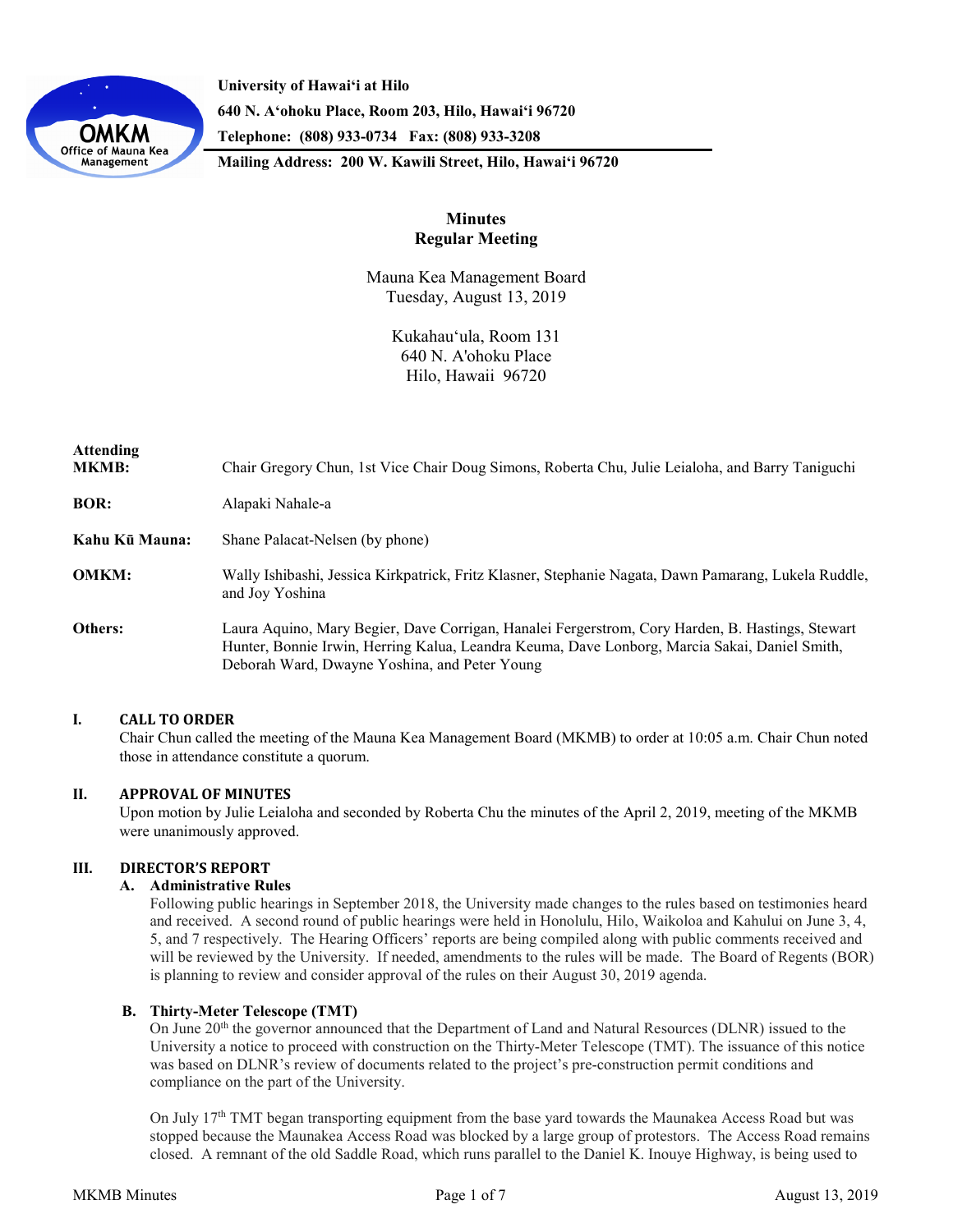connect to the Maunakea Access Road above the road block. This road has deteriorated from disuse, but is the only readily available access to the upper sections of the Access Road. The spur road is lined with vehicles, tents, and people walking about including children. Access for observatory personnel and deliveries of supplies, such as water, gas, and fuel requires informing the Office of Maunakea Management (OMKM) who in turn informs the Division of Conservation and Resources Enforcement (DOCARE) of the names of observatories, number of vehicles and estimated time of arrival. This information is then transmitted to the kupuna. For deliveries involving large vehicles, such as water and fuel tankers, pre-arrangement is needed to use the main Maunakea Access Road until they reach the kupuna tent where they make a detour around the tent off the shoulder of the road and then reconnect with the main road above the tent. Maunakea Support Services (MKSS) and University of Hawaii (UH) personnel do not require this same procedure, but our personnel have been blocked on occasion from going up the mountain.

### **C. Removal of Unpermitted Structures**

On June 20th the state removed unpermitted structures built in the Mauna Kea Science Reserve, Mauna Kea Forest Reserve and Department of Hawaiian Home Lands. The structures that were removed were not permitted as required by Conservation District Rules.

### **D. Ingress/Egress and Parking Project near the Visitor Information Station (VIS)**

This capital improvement project is completed. Following final inspection, the University submitted a letter of substantial completion to the contractor. The Visitor Information Station remains closed due to the road block. There are about 50 parking stalls, a walkway and a one-way ingress drop off lane that runs parallel to the Access Road. This project is in compliance and fulfills one of the Comprehensive Management Plan's (CMP) action of putting parking and vehicle pullouts on the same side of the road as the VIS.

#### Discussions

Deborah Ward stated that during the process of looking at the Environmental Assessment for the ingress/egress project there was a decision to remove 200 māmane trees. Have the replacement māmane trees been successfully planted and are they living?

Director Nagata stated we have planted māmane seedlings but there was frost that killed them. We have a new batch of seedlings in progress. The next step for us is to build a dedicated greenhouse. That is moving forward now that the VIS ingress/egress project is near complete.

D. Ward commented that the project is not really completed because that was a critical condition of DLNR. Director Nagata stated that part of the project – the mamane growing and planting – cannot be completed by the end of the paving portion of the project.

Alapaki Nahale-a does not disagree with the report, but thinks it does not acknowledge the impact of the people who are blocking the road. When he first joined this Board, it was communicated to him that this body has no say or influence over TMT and that project moved forward. Since a lot of time was spent on your report, documenting the efforts being made to allow access for astronomy community and the present dangers, he feels he is warranted to ask if we are involved in any way in addressing, communicating, and coordinating the actions and activities around those who are choosing to block the roadway.

Director Nagata explained our communication is with DOCARE as they are the immediate law enforcement closest to the road block. We work with DOCARE in terms of how we need access to the mountain. They in turn communicate directly with the kupunas. They have been very helpful in getting us access to the mountain.

Daniel Smith was curious if there could be communication from this board about our needs and build or mediate a relationship for more communication.

Chair Chun asked Mr. Smith is he was offering to set that up. Mr. Smith replied he could if that is interesting, yes, he could definitely get the right people for the Board to talk to. Chair Chun replied we are always interested in communicating. That is a conversation we could have off line.

## **IV. KAHU KŪ MAUNA COUNCIL (KKMC)**

Shane Palacat-Nelsen reported the Council continues to work on consultation for the decommissioning of the Caltech Submillimeter Observatory (CSO). They are also happy that the ingress/egress project is completed. A couple meetings prior Mayor Kim visited the Council to talk about his vision and creating collaboration between his group and the Council. Members of the Council continue to work with ohana as this is one of their CRs in the Comprehensive Management Plan (CMP). Some members of the Council have been up on the mountain getting a feel for what is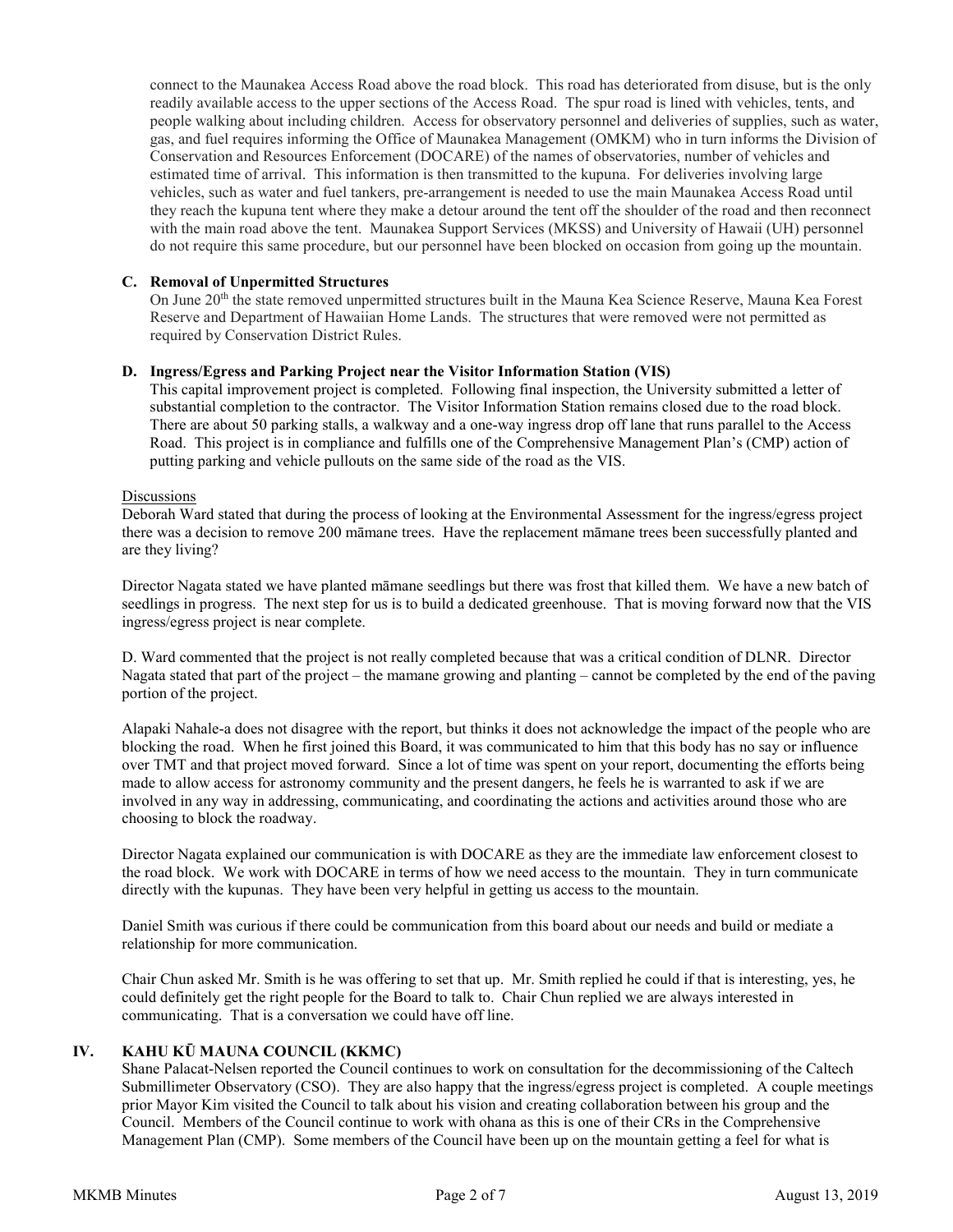happening at Pu'uhuluhulu. One of the things we will be talking about at future meetings is how we can continue to control the number of people when the road does open up. There might be an opportunity for us with collaboration with Maunakea Management Board (MKMB) to discuss how we can have better control of managing people on the mauna once the road is open, particularly with commercial entities.

## **V. PROGRAM REPORTS**

## **A. Natural Resources**

Fritz Klasner reported an Environment Committee meeting is planned for the first half of September. The September meeting agenda items tentatively will include invasive species concerns at Halepōhaku, native plant restoration, and Caltech Submillimeter Observatory (CSO) Decommissioning Technical Report reviews. There was not a late-spring or early-summer meeting this year as we completed the annual arthropod and invasive species monitoring.

Annual arthropod, including wēkiu bug, and invasive species monitoring was completed in June. The Natural Area Reserve (NAR) and Big Island Invasive Species Committee (BIISC) program staff, along with staff from Dr. Eiben's lab, assisted OMKM allowing us to complete the work in under 3 weeks. If it were to be conducted by a single field crew, this monitoring would require over a full month to complete. This outside participation also helps ensure our methods are well-documented and regularly reviewed and updated. No new threats were identified with initial specimen screening, although full identification of everything collected is still ongoing. Wēkiu bug numbers were average or maybe slightly below the long-term average this year, but not so low to be of concern. Wēkiu bug number vary greatly from year to year. With Dr. Eiben's recent departure we also recently inherited his arthropod reference collections, an invaluable resource with approximately 80,000 specimens. We are working with DLNR and UH Mānoa about sending specimens to the appropriate repository.

A carpenter ant queen (genus *Camponotus*) was found on June 19th during routine invasive species monitoring in the Department of Transportation (DOT) right-of-way. All ants in Hawaiʻi are introduced, and under the 2015 Maunakea Invasive Species Management Plan, ants are considered to be a "priority threat." Rapid response procedures were initiated and a report was submitted in July, shortly after staff access to UH managed lands was obstructed, since response activities were no longer possible. In brief, no additional carpenter ants were detected. This was the second incident of a carpenter ant detection at Halepōhaku, with the previous being in 2016. The species is not believed to be a serious ecological threat at Halepōhaku. Regular monitoring will continue when access is allowed; new or additional detections will be reported pursuant to DLNR permits and the Maunakea Invasive Species Management Plan. As there are numerous possible avenues via which the queen could have arrived – fallen off a vehicle, in wood or vegetation brought up, nearby (or more distant) colonies in the Forest Reserve, etc. – we are unable to determine how this species made it to the site. A single specimen of a new ant species (*Cardiocondyla obscurior*) was detected during rapid response efforts.

Native plant restoration associated with the Ingress/Egress project is going slowly. We had planned on out-planting additional seedlings in July, but were unable to do so due to lack of access to Halepōhaku. We are working with Rangers to try and keep existing seedlings watered and will start more seedlings pending reliable access.

Our summer intern, a UH Hilo undergraduate student, assisted with field work efforts this summer. Her project was to prepare information sheets on select native plants – including māmane, ʻāhinahina, and ʻāweoweo – presenting summaries of cultural knowledge integrated with restoration roles of these same plants. The next step in this effort is to bring her product to Kahu Kū Mauna for their feedback and guidance.

The seabird and bat inventory project is continuing. Both seabirds and bats have been detected, while flying overhead, using radar in the Forest Reserve and on UH managed lands. Both the radar and acoustic monitoring to date have not found evidence of bird or bat habitat use near the summit. Seabirds, both ʻakeʻake and uʻau, have been detected using acoustic monitors in the upper elevations of the Forest Reserve – suggesting that they are landing on the ground - increasing interest in searching for possible burrow habitat. Bats have been detected in the Halepōhaku area, although the only activity detected to date is foraging. The project has ceased high elevation work until access issues are resolved.

The office participated in ʻImiloa's weeklong summer camp for youth. This year's theme was "Fantastic Bugs and Where to Find Them." For both the June and July camps we shared information about the wēkiu bug, led an insect role playing activity, and showed keiki insect collections from Maunakea.

No volunteer events are scheduled at this time.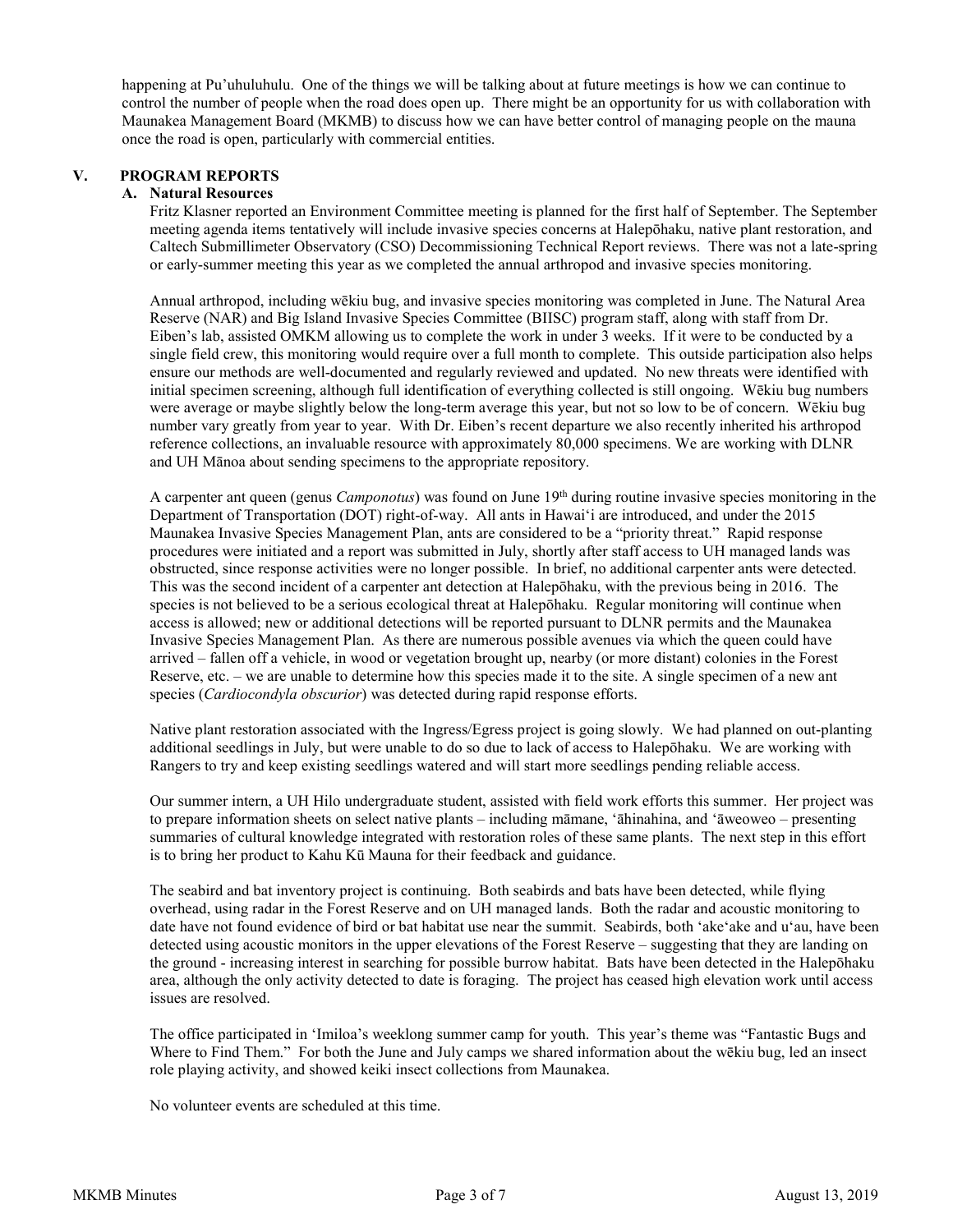## **B. Cultural Resources**

Lukela Ruddle reported OMKM and 'Imiloa have been working together to create cultural displays for the VIS. The first one about adzes found on the mountain, is about to be installed. We are also working on an orientation video to be shown at the VIS for people visiting the mountain and anticipate having it ready in about 6 months. The video will run about 7-8 minutes long. We are working on a second edition of our Maunakea activities book. The content will probably be based on research being done on the mountain. Annual summer archaeological monitoring is being postponed due to access issues. If reliable access is not available by October/November monitoring 2019 monitoring will be cancelled because of the onset of hazardous winder conditions.

### **VI. PUBLIC COMMENTS**

Mr. Smith, stated that what he consistently hears is about safety issues regarding transportation up the mauna. This is why he feels so strongly the need to open up communication channels with the Kia'i. He believes that the reason the Ki'ai are standing on the road is because of the history of management. He feels the obstacle is blocked communication between this Board, DOCARE and the Kia'i. If we establish communication about the concerns of this of this board including invasive species, CMP implementation, safety, with the Ki'ai it would paint a different picture and help bridge the gap. Everyone wants to protect that mountain.

## **VII. AGENDA ITEMS**

### **A. Election of Officers**

Chair Chun stated we have a proposed slate of new officers that have come forward. To ensure representation of the community into this process, it is good that we periodically change chairmanship and officers.

Roberta Chu has graciously agreed to step in as chair, Doug Simons will remain as 1<sup>st</sup> Vice Chair, and Julie Leialoha will step in as 2<sup>nd</sup> Vice Chair & Secretary. In recognition of Barry Taniguchi's many years of prior service he was not asked to take on anything more than he has already contributed.

Chair Chun called for a motion to affirm that slate of new officers to be effective at the next Board meeting. It was moved by Barry Taniguchi and seconded by Doug Simons to affirm the appointments effective at the next Board meeting. The motion was carried unanimously.

### **B. Administrative Rules Update**

As reported under the Director's Report.

## **C. Ingress/Egress Project Update**

As reported under the Director's Report.

#### **D. Overview and Status of Caltech Submillimeter Observatory (CSO) Decommissioning**

Director Nagata provided a PowerPoint overview of the decommissioning process. The Decommissioning Plan was approved by the Board of Land and Natural Resources (BLNR) in 2010, thus making the State's plan and process for deconstructing observatories and restoring their sites on Maunakea.

Deconstruction can be full or partial and the restoration of the site is based on a 3-tier approach: 1) minimal, 2) moderate, or 3) full restoration. The starting point for discussion is always full removal and full restoration. That would be the ideal situation. However, the observatory must go through a process that looks at all compliance documents including the Conservation District Use Application (CDUA), Conservation District Use Permit (CDUP), master lease, sublease, and any other operating agreements associated with the observatory undergoing decommissioning. Some of these documents have conditions that may affect the decommissioning of a facility.

Part of the process involves environmental due diligence and an environmental assessment (EA). In the case with CSO, it is now going through a Chapter 343 environmental assessment process. A key part of this process involves the community that will have a role in providing input into the degree they want the facility removed as well as to the degree they want the site restored. Another way the community participates is through the Decommissioning Review Committee. This committee is comprised of volunteers from the community who have technical expertise such as engineering, planning, and landscape architecture. There is also outreach to the public giving it the opportunity to give input.

CSO's notice of intent was presented to this Board a while ago. CSO's environmental assessment phase is currently undergoing review. A draft will be presented to Kahu Kū Mauna and then to this Board for review and approval.

Julie Leialoha commented this will take work to make sure we are going to start at full restoration, but she would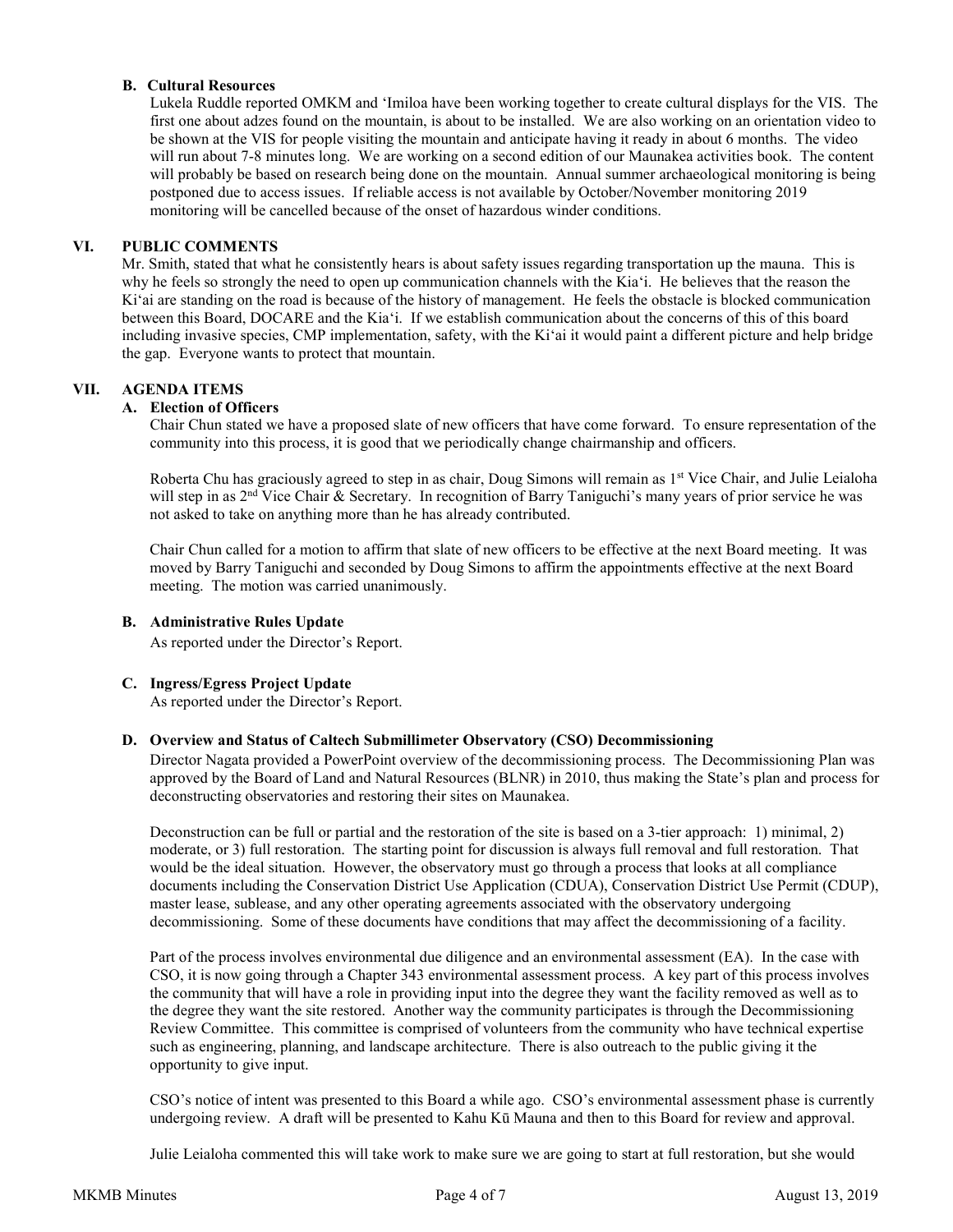hate to start there and not end up close to what we should be looking at when it comes to the decommissioning plan. She understands the need to undergo the EA process, but technical aspects regarding a number of the compliance issues may be problematic. This is going to be a difficult conversation, but she is glad we are starting it.

Doug Simons asked where we stand with decommissioning of Hōkū Ke'a. Director Nagata replied Hōkū Ke'a submitted its notice of intent to decommission to MKMB a few years ago. There was public comment against decommissioning this educational telescope. UH Hilo was asked to consult with community members. In the meantime, UH Hilo Astronomy Department has looked at other sites for locating the telescope. However, their research indicated that the only place they can do it is on Maunakea. Hualalai and Mauna Loa are not suitable sites for various reasons. The summit of Maunakea is not an option, but are looking at Halepōhaku as a location.

Dr. Simons asked when we can expect a notice of intent to come back to the Board. Director Nagata stated once UH Hilo decides what they want to do, it can come back to this Board. Director Nagata reminded the Board that the telescope at the Hōkū Ke'a site on the summit has been removed. What remains is the shell.

Ms. Ward stated that transparency with regard to the cost of decommissioning will be important. As she understands, the University of California is funding that, but if we can have a policy of keeping cost transparent so that we can see what it cost to decommission.

Chair Chun commented that some of the environmental impacts of the process itself will be covered in the EA. To your point on the financial component, obviously there is a requirement that the observatory cover those costs, but we have not talked about making those numbers public. Director Nagata stated we do not have those numbers.

### **E. Office of Maunakea Management – No Commercial Activity Signs**

Installation of four (4) posts and signs in the University of Hawaiʻi managed Halepōhaku parcel which state commercial activity is not allowed without a permit. Unpermitted tours occur on Maunakea. Signs consistent with applicable laws and administrative rules will communicate expectations and requirements to both permitted and unpermitted entities. The proposed signs state that commercial tours are prohibited without a permit.

#### Kahu Kū Mauna

Kahu Kū Mauna Council was consulted at their May 16, 2019 meeting. No concerns were identified.

#### DLNR Rules

Signs are a land use as defined by Hawaii Administrative Rules §13-5 and a permit from DLNR is required. The project will not proceed until appropriate DLNR approval has been obtained and any conditions incorporated into the project.

### Comprehensive Management Plan

The signs are consistent with the Maunakea Sign Plan and proposed Administrative Rules for University-managed lands.

#### Recommendation

OMKM recommends the MKMB classify this proposal a minimal impact project based on the following:

- 1. The proposed request does not increase the size or area of existing improvements and is intended to limit
- unintended impacts and activities on University managed lands.
- 2. There are no archaeological sites in the immediate area.
- 3. The project maximizes infrastructure use with negligible impact to the immediate surroundings and summit region.

If this project is classified minimal impact, OMKM will proceed with the permit application.

#### Discussion

Chair Chun asked what is the scale of commercial activity. Mr. Klasner replied there are 8 permitted operators. They conduct tours during the day, but primarily stargazing in the evening is the most common and most cramped for space.

#### Action

It was moved by Roberta Chu and seconded by Doug Simons to classify this project as minimal impact and recommend the applicant be allowed to proceed with the permit application. The motion was carried unanimously.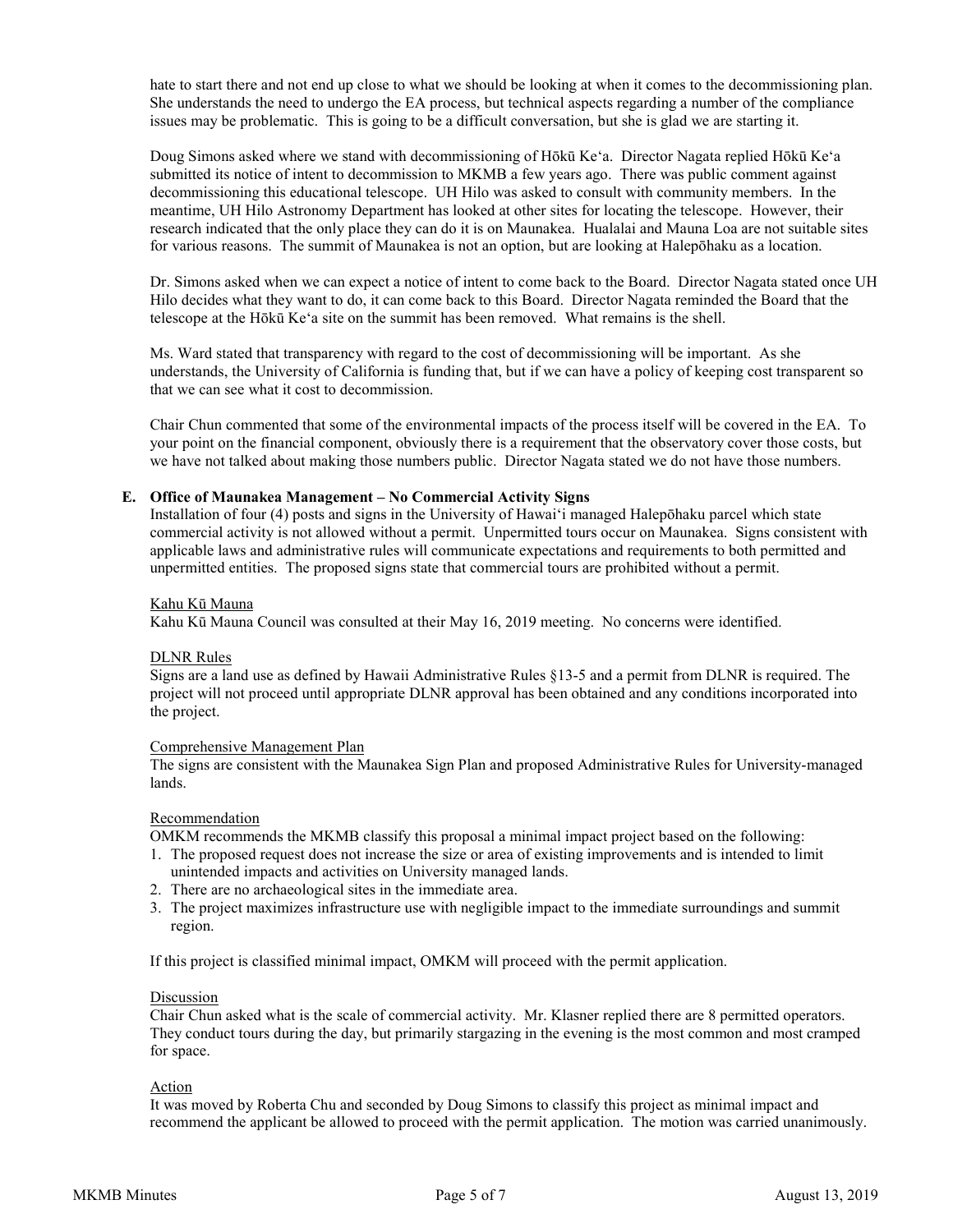**F. Office of Maunakea Management – Stargazing Areas, Equipment Storage and Laydown Areas, Traffic Delineation**

MKSS and OMKM requests to demarcate certain areas and ensure continued safe operations and maintenance of existing:

- Permittee stargazing areas to address capacity limits (for both commercial tour and special request permits),
- Equipment storage and laydown areas for MKSS,
- Vehicle and pedestrian traffic areas for Permittee and facility management staff and partners through installation of gates, traffic barriers, and portable toilets.

Clearly defined areas for maintenance equipment and supply storage, public activities, and commercial tour operator activities help ensure approved land uses and activities can be safely conducted and impacts confined to the appropriate, approved area.

This proposal minimizes impacts from existing operations, does not irrevocably commit resources, and accommodates current use patterns for facility operations, stargazing under permits, and independent travelers, except for large school groups which arrive in a full-size bus (50+ passengers). This is not intended as a permanent solution for Permittee stargazing. As commercial permits conclude and new permits issued, the question of stargazing locations will need to be addressed again at that time.

Equipment laydown areas for MKSS will allow for safe, controlled, and reliable areas for storing and using heavy equipment, material storage, and related uses. With increasing independent traveler visitation (as opposed to commercial tour activity), visitors have increasingly been observed at unusual and unexpected locations on the University-managed Halepōhaku parcel.

Traffic, vehicle and pedestrian, demarcation will ensure safety of all those present, allow for regular access to infrastructure such as septic system cleanout areas and under buildings, and irregular access for occasional facility maintenance and renovations.

Restoration of previously disturbed areas, after the traffic demarcation infrastructure is in place, will allow mitigation of adverse impacts from past use and limit impacts of existing use.

The project includes 3 primary actions:

- 1) Explicitly recognize existing land uses, activities, and areas for: a) Stargazing by Permittees and b) equipment laydown by MKSS.
- 2) Install gates (5), traffic barriers, and portable toilets to manage impacts from activities listed above and address previously identified traffic safety concerns.
- 3) Restore lands using native vegetation in areas previously impacted by approved uses.

Consolidation of existing equipment storage and laydown areas is ongoing. Stargazing in existing parking areas would begin upon approval. Preparations for stargazing in other areas would commence soon thereafter along with delineation of parking and driving areas. Gates, pipe and chain type, along with signs would be installed as soon as supplies are purchased and staff schedules permit. Restoration would occur after other elements are complete.

The proposed activities are expected to take approximately 2 years to complete. All work will be conducted by OMKM and MKSS staff.

## Kahu Kū Mauna

Elements of this proposal were included in MKSS's 2018 5-Year Outlook. An in-depth consultation with Kahu Kū Mauna occurred on December 11, 2018 and again on June 20, 2019. The Council had no concerns as long as the activity did not directly affect the Maunakea Summit Access Road.

### Comprehensive Management Plan

The proposal is consistent with the 2009 Maunakea Comprehensive Management Plan, the Maunakea Sign Plan, and other statutes.

#### Recommendation

OMKM recommends the MKMB classify this proposal a minimal impact project based on the following:

- 1. The proposal addresses identified safety concerns and is consistent with all permit requirements.
- 2. The project does not increase the size of the facility or area of disturbance.